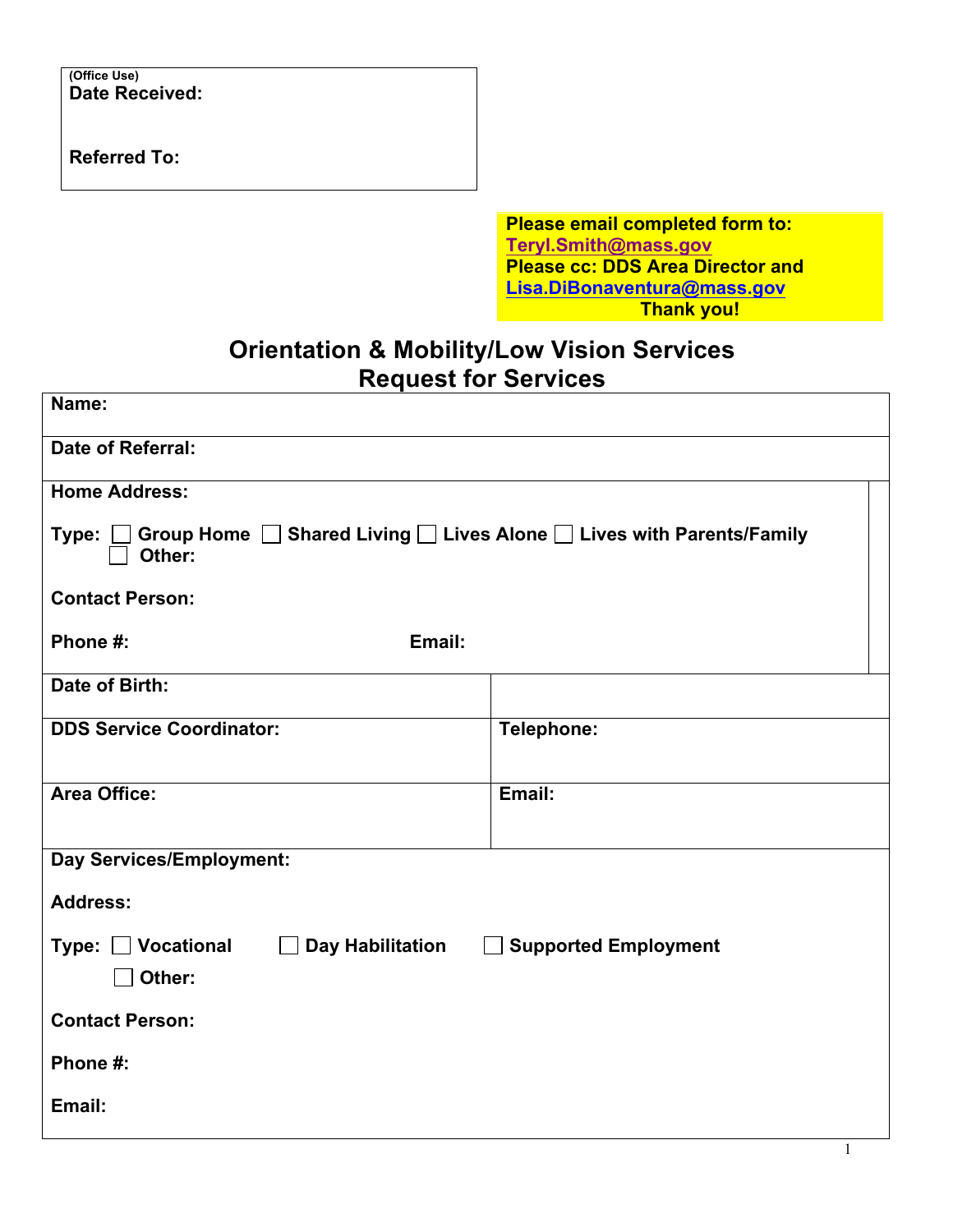| <b>Service Requested:</b>                                     |
|---------------------------------------------------------------|
| Orientation and Mobility Assessment                           |
| <b>Environmental Assessment</b>                               |
| Residential Staff Training                                    |
| Day/Work Staff Training                                       |
| Direct Certified Orientation and Mobility Specialist Services |
| Direct Vision Rehabilitation Assistant Services               |
| Other:                                                        |
|                                                               |
| <b>Reason for Referral:</b>                                   |
|                                                               |
|                                                               |
|                                                               |
|                                                               |
|                                                               |
| Language Spoken:                                              |
| <b>Medical Health Issues:</b>                                 |
|                                                               |
|                                                               |
|                                                               |
| <b>Mental Health Issues:</b>                                  |
|                                                               |
|                                                               |
| <b>Medications:</b>                                           |
|                                                               |
|                                                               |
|                                                               |
|                                                               |
| <b>Behavioral Issues:</b>                                     |
|                                                               |
|                                                               |
|                                                               |